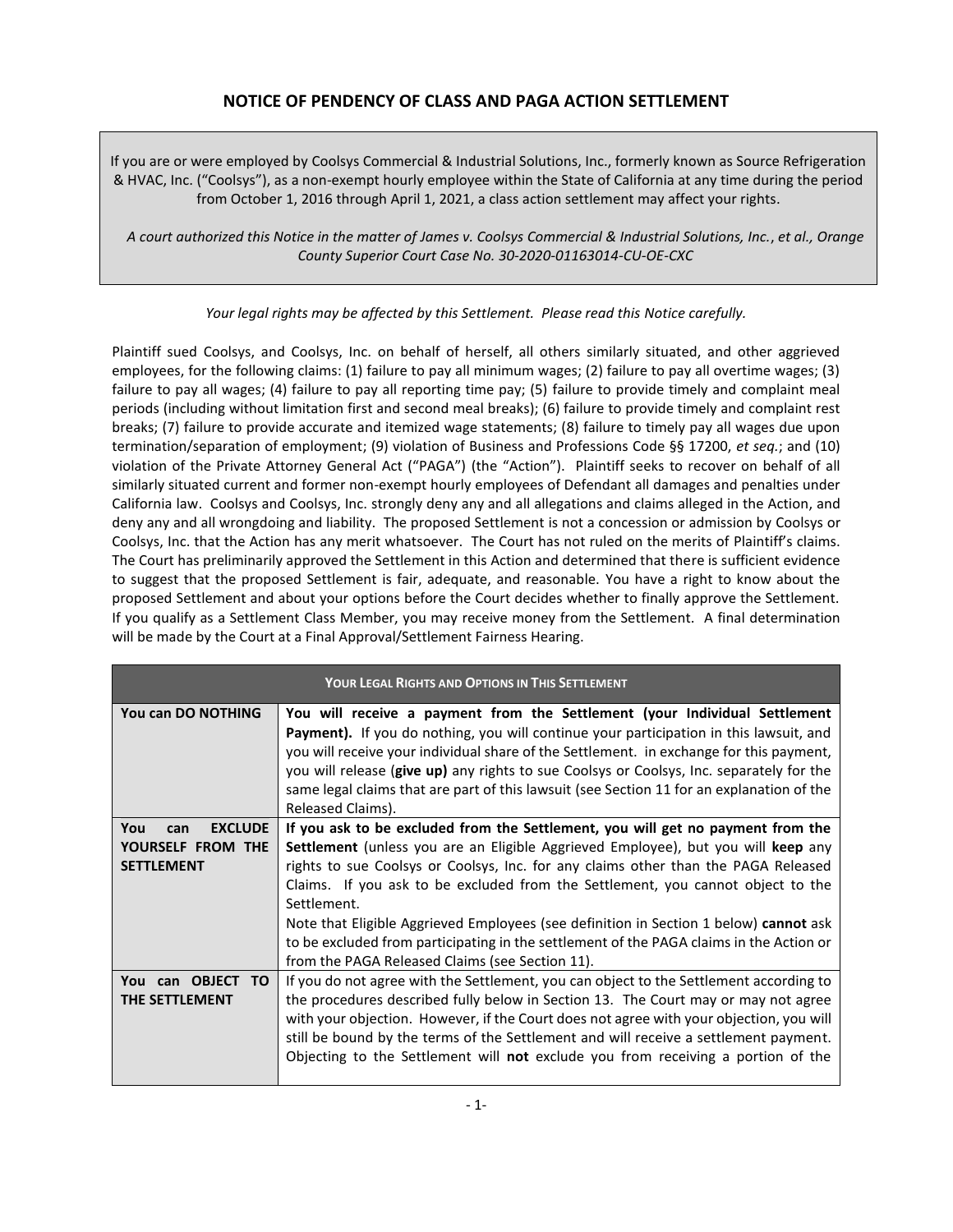Settlement.

### **1. Why Did I Get This Notice?**

**You are not being sued**. You received this Notice because Coolsys' records show that you (a) are a current or former non-exempt hourly employee of Coolsys in California during the period of October 1, 2016 through April 1, 2021 (the "Class Period") (defined as a "Settlement Class Member"), and/or (b) are a current or former non-exempt hourly employee of Coolsys in California during the period of April 6, 2019 through April 1, 2021 (the "PAGA Period") (defined as "Eligible Aggrieved Employee"). If you received this Notice, you are either a "Settlement Class Member" and/or a "Eligible Aggrieved Employee" for the Settlement described in this Notice.

You received this Notice because you have a right to know about a proposed Settlement of a class and PAGA action lawsuit and about your options before the Court decides whether to finally approve the Settlement. If the Court approves the Settlement, and after any objections and/or appeals are resolved, the Settlement Administrator appointed by the Court will make all payments that the Settlement allows and as approved by the Court.

This Notice explains the Action, the Settlement, your legal rights, what benefits are available, who is eligible to receive them, and how to receive payment.

## **2. What is This Action About?**

In this lawsuit, the Named Plaintiff filed a putative class and representative action against Coolsys and Coolsys, Inc. for various wage and hour violations. The Operative Complaint alleges that Coolsys and Coolsys, Inc. violated Labor Code §§ 201-203, 510, 558, 1194, 1197.1, and 1198 by failing to properly and timely pay all wages, including reporting time pay, minimum wages, regular wages, overtime and double time. Additionally, Named Plaintiff claims that Coolsys and Coolsys, Inc. violated Labor Code §§ 226.7 and 512 by failing to provide meal breaks (including without limitation first and second meal breaks) and failing to authorize and permit legally compliant rest breaks. The Operative Complaint also alleges that Coolsys and Coolsys, Inc, did not provide accurate wage statements in compliance with Labor Code § 226(a). Named Plaintiff also claims that Coolsys and Coolsys, Inc. failed to timely pay all wages owed to its employees during and upon separation of employment. Further, Named Plaintiff also claims that Coolsys and Coolsys, Inc. violated the Business and Professions Code §§ 17200, *et seq.* In addition to the class claims, Named Plaintiff also brought these same claims on a representative basis under the Private Attorneys General Act (PAGA).

Coolsys and Coolsys, Inc. strongly deny any and all allegations and claims alleged in the Action, and deny any and all wrongdoing and liability.

The parties have reached an agreement to resolve the class and PAGA claims in the lawsuit. The Court has preliminarily approved Plaintiff to represent the Settlement Class. However, the Court has not made any findings with respect to the merits of Plaintiff's claims.

## **3. Do I Need to Hire an Attorney?**

You do not need to hire your own attorney. The Court has already preliminarily appointed the law firms of Lebe Law as Class Counsel (see Section 15 for Class Counsel's information). However, if you want to be represented by your own lawyer, you may hire one at your own expense.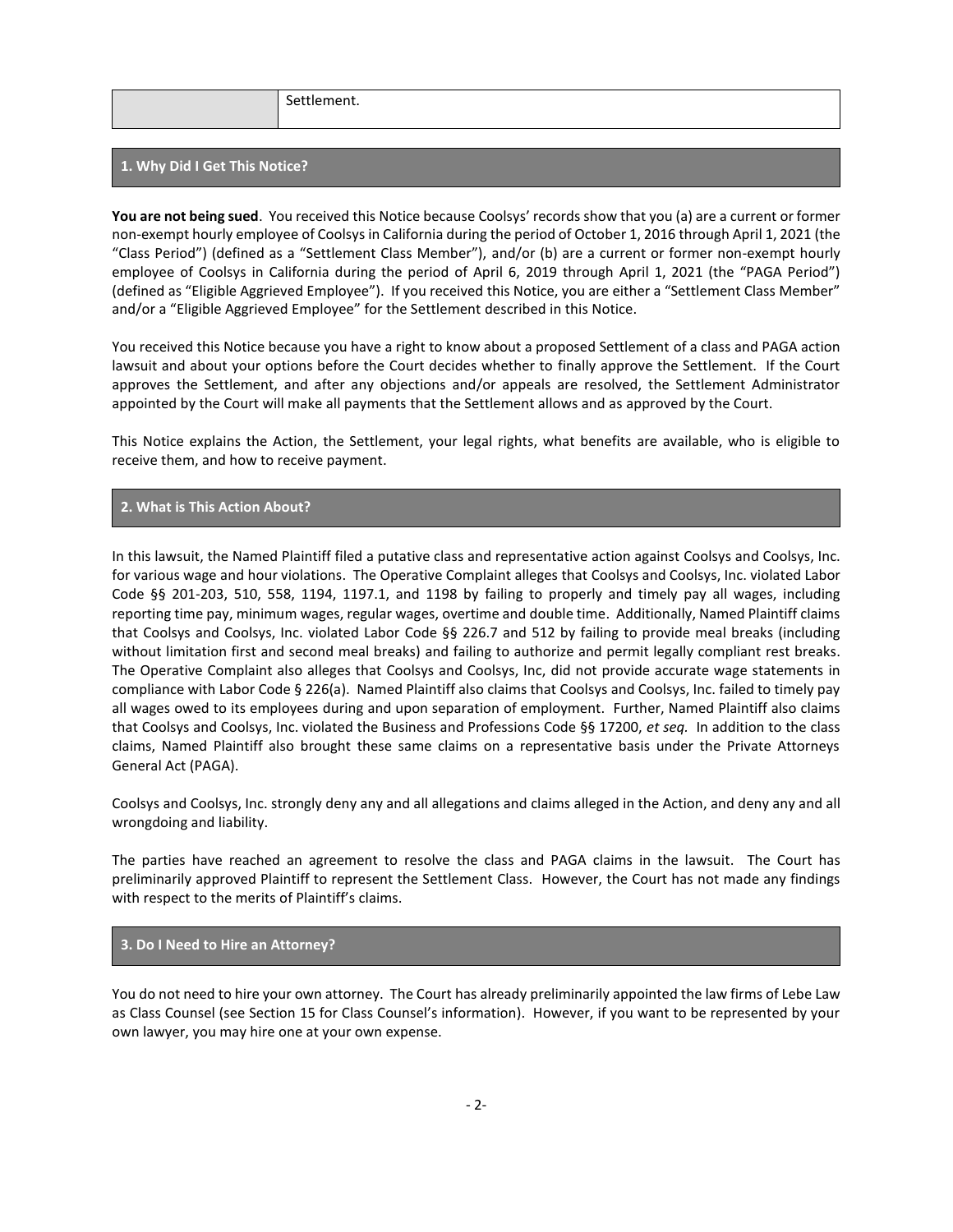#### **4. What is Coolsys' and Coolsys ,Inc.'s Position?**

Coolsys and Coolsys, Inc. deny any wrongdoing or liability whatsoever and deny that wages, damages, or penalties are owed, or that it acted contrary to California law. Coolsys and Coolsys, Inc. believe that it has valid defenses to Plaintiff's claims. By agreeing to settle, Coolsys and Coolsys, Inc. are not admitting liability on any of the factual or legal allegations in the Action, or that the Action can proceed as a class or representative action. Coolsys and Coolsys, Inc. have agreed to settle the Action as a compromise with Plaintiff and Class Counsel.

### **5. Why is There a Settlement?**

The Court did not decide in favor of Plaintiff, Coolsys or Coolsys, Inc. After a thorough investigation into the fact and claims of this Action, the parties agreed to the Settlement following a mediation session with a neutral third-party mediator. The Action settled because Class Counsel and Plaintiff believe that the amount of the Settlement is fair, adequate, and reasonable in light of the strengths and weaknesses of the claims and other potential factors affecting this Action.

### **6. What Does the Settlement Provide?**

The proposed Settlement provides for a payment by Coolsys and Coolsys, Inc. in the gross settlement amount of \$527,500.00 to fully and finally resolve all claims in the lawsuit. The total amount to be distributed to Settlement Class Members who do not exclude themselves from the Settlement, will be the gross settlement amount minus the following (the Net Settlement Amount"): (a) settlement administration costs not to exceed \$15,000.00; (b) class representative service award to Named Plaintiff not to exceed \$5,000.00, to compensate her for the risks, time, and expense of her involvement and efforts to prosecute the Action; (c) Class Counsel's attorneys' fees not to exceed \$175,833.33; (d) Class Counsel's actual litigation costs and expenses as supported by declaration not to exceed \$15,000.00; (e) payment of \$18,750.00 to the California Labor and Workforce Development Agency (LWDA) as part of the settlement of the PAGA claims; and (f) payment of \$6,250.00 to be distributed among Eligible Aggrieved Employees as part of the settlement of the PAGA claims. No portion of the Net Settlement Amount will be returned to Coolsys or Coolsys, Inc. under any circumstances.

Based on the foregoing, the total Net Settlement Amount available to be distributed to the Settlement Class Members, should the foregoing amounts be awarded in full, is estimated at \$291,666.67.

## **7. What Can I Get from the Settlement?**

Settlement Class Members (who do not request to be excluded) will be paid their individual settlement payment from the Net Settlement Amount. 33.3% of each individual settlement payment will be designated for alleged unpaid wages, for which an IRS Form W-2 shall be issued. 33.3% will be designated for alleged interest, for which an IRS Form 1099 shall be issued. The remaining 33.3% will be designated for alleged penalties, for which an IRS Form 1099 shall be issued. Individual settlement payments from the Net Settlement Amount are subject to any applicable tax withholdings. To the extent that any portion of the Settlement Class Members' settlement proceeds constitute wages, Coolsys will be separately responsible for the employer-paid portion of employer taxes, which will not be paid from the gross settlement amount.

Eligible Aggrieved Employees will be paid a pro rata portion of the \$6,250.00 payment allocated to resolve the PAGA claims (see Section 8). The entirety of each individual PAGA settlement payment to Eligible Aggrieved Employee will be designated as penalties, for which an IRS Form 1099 shall be issued.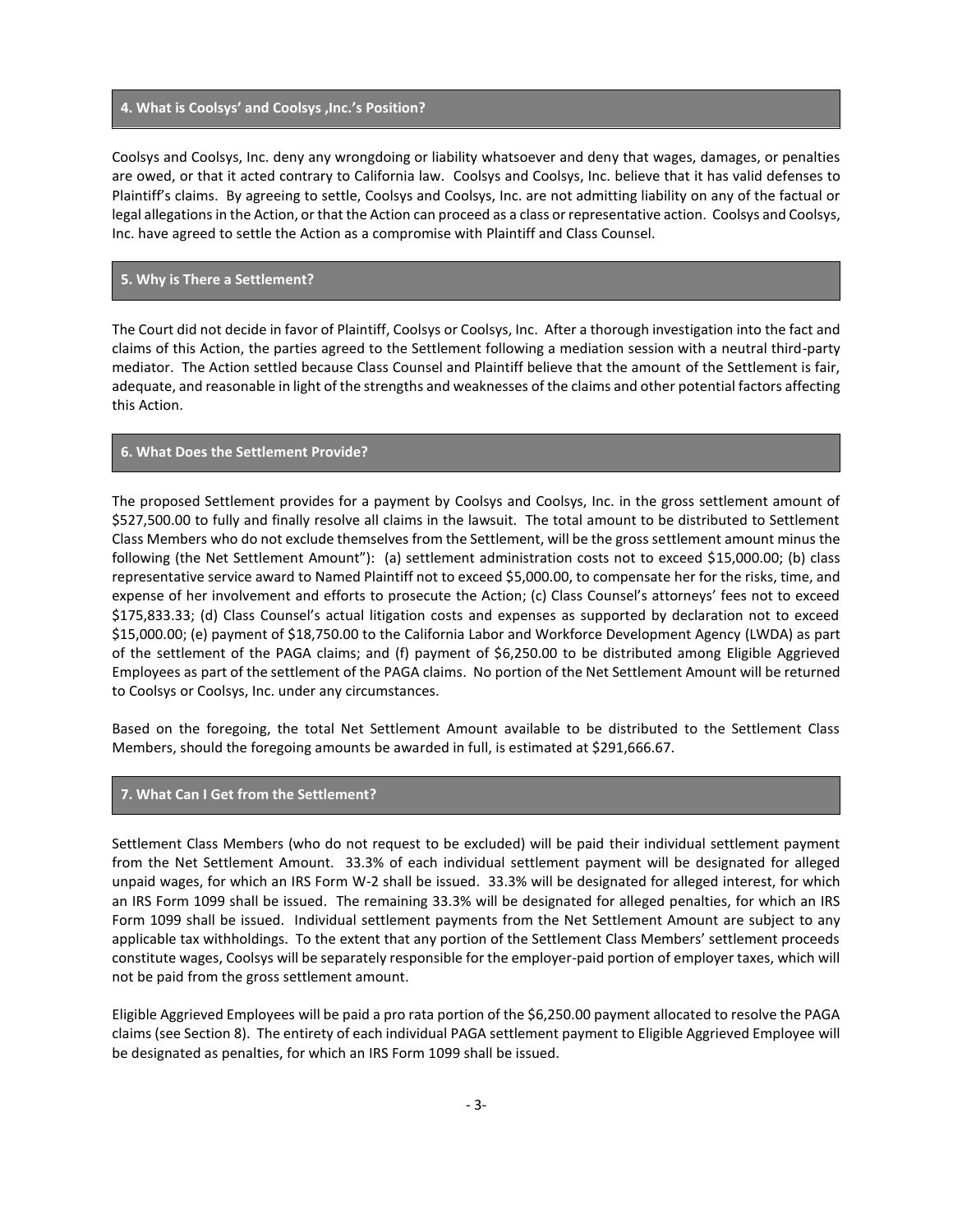Each Settlement Class Member and Eligible Aggrieved Employee will be solely responsible for his/her share of taxes owed as a result of any payments received under this Settlement. The amount of tax withholdings from your individual settlement payment may or may not be sufficient to cover your applicable tax obligations to the Internal Revenue Service and/or California Franchise Tax Board. Please consult your tax adviser, as needed. Neither the named parties nor any counsel in this Action make any representations as to the tax treatment of individual settlement payments provided by the Settlement.

### **8. How Was My Individual Payment Amount Calculated?**

#### **Calculation of Settlement Class Members' Individual Settlement Payments:**

Your estimated share of the settlement payment is based on the number of Eligible Workweeks, which is defined as the number of workweeks that you worked as a non-exempt hourly employee for Coolsys in California during the period of October 1, 2016 through April 1, 2021 (the "Class Period"). Based on Coolsys' records, the Settlement Administrator calculated each Settlement Class Member's individual settlement payment by: (1) dividing the Net Settlement Amount by the total number of Eligible Workweeks worked by all Settlement Class Members during the Class Period to determine the Workweek Amount, and then (2) multiplying the Workweek Amount by the number of Eligible Workweeks worked by the individual Settlement Class Member during the Class Period as listed above. Each individual settlement payment will be reduced by any legally mandated deductions (e.g., payroll taxes, etc.), for each Settlement Class Member.

Based on Coolsys' records, the number of Eligible Workweeks you worked during the Class Period is **Fig. 1.** Your estimated Individual Settlement Payment, subject to mandatory deductions and withholdings, is  $\frac{5}{2}$ 

Settlement Class Members who submit valid and timely requests for exclusion will not be entitled to receive the above-referenced individual settlement payments. The estimated individual settlement payments allocated to those individuals will become part of the Net Settlement Amount and redistributed to the remaining Settlement Class Members, as calculated by the Settlement Administrator to proportionally increase the payments to Settlement Class Members who do not request exclusion, such that the aggregate of settlement payout to Settlement Class Members equals 100% of the NSA.

#### **Calculation of Eligible Aggrieved Employees' Individual PAGA Settlement Payments:**

The amount of individual PAGA settlement payments to be paid to each Eligible Aggrieved Employee will be based on the number of workweeks worked by the individual Eligible Aggrieved Employee as a non-exempt hourly employee in California during the PAGA Period. Your estimated Individual PAGA Settlement Payment is  $\zeta$ 

Because the PAGA penalties can only be sought by the State of California, you cannot exclude yourself from the PAGA portion of the Settlement if the Court gives final approval to the Settlement. Even if you exclude yourself from the class action portion of the settlement, you will still receive your portion of the PAGA payment, will release the PAGA Released Claims, and will be barred from asserting any claim against Defendant pursuant to the PAGA based on the PAGA Released Claims.

## **9. How Can I Get Payment?**

You do not need to take any action to qualify for payment. For Settlement Class Members, if you do not opt out (exclude yourself) from the Settlement, you will automatically receive your individual settlement payment. For Eligible Aggrieved Employees, your payment will be automatically mailed to you.

However, if you dispute the number of Eligible Workweeks worked listed above, you may contact the Settlement Administrator with a written statement setting forth the following: (1) the number of Eligible Workweeks that you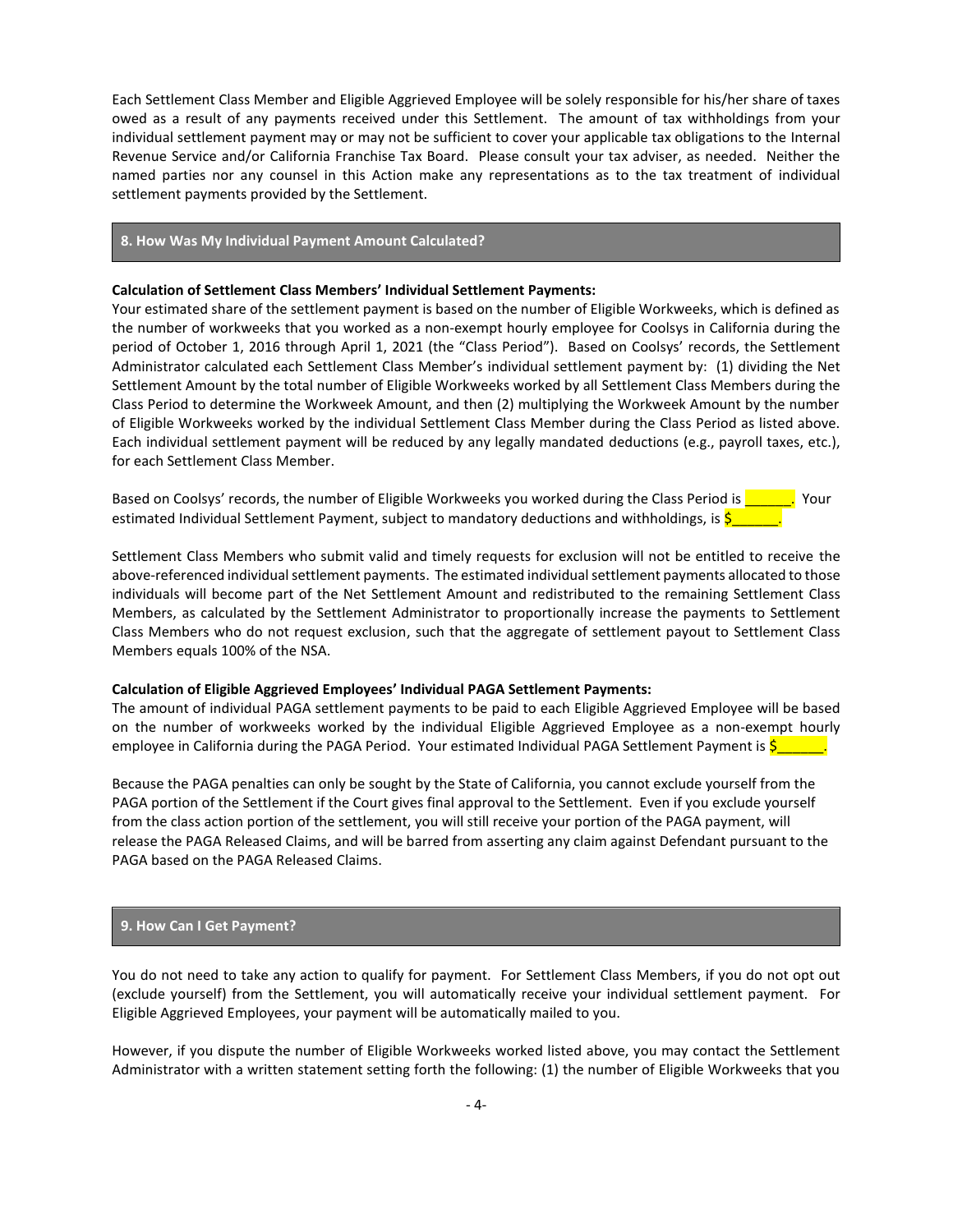believe in good faith is correct, (2) that you authorize the Settlement Administrator to review your personnel file to determine the accuracy of the information, and (3) attaching any relevant documentation to support your dispute, if any. You must mail or fax the written statement to the Settlement Administrator at 50 Corporate Park, Irvine, CA 92606 or 1-949-419-3446 no later than **Exercise 20 and SI 245 DAYS AFTER MAILING DATE**]. If you receive a re-mailed Notice, your deadline to submit any disputes is extended by 10 calendar days from  $\Box$ 

The Settlement Administrator will consult with Class Counsel and Counsel for Coolsys and Coolsys, Inc. and will review any pertinent payroll records to resolve any Eligible Workweek disputes. If you dispute the number of weeks to which you have been credited or the amount of your Individual Settlement Share, you must produce evidence to the Settlement Administrator showing that such information is inaccurate. Absent evidence rebutting Coolsys' records, Coolsys' records will be presumed determinative. However, if you produce evidence to the contrary, Class Counsel and Counsel for Coolsys and Coolsys, Inc. will evaluate the evidence submitted and will make the final decision as to the number of eligible weeks that should be applied and/or the Individual Settlement Share to which the you may be entitled. If you do nothing, you will receive your individual settlement payment calculated based on the number of Eligible Workweeks as identified in this Notice and be bound by the terms of the Settlement (including the Released Claims described in Section 11). All disputes regarding Eligible Workweeks will be submitted to the Court, who will have the right to review and reverse any decision made by the Settlement Administrator regarding the dispute.

The Court may review any decision by the Settlement Administrator regarding disputes.

## **10. When Would I Get My Payment?**

The Court will hold the Final Approval/Settlement Fairness Hearing on [TENTATIVE: Thursday, \_\_\_\_\_\_\_\_\_\_\_, 2021], at [2:00 pm], in Department CX-102 of the California Superior Court for the County of Orange, located at 751 W. Santa Ana Blvd., Santa Ana, CA 92701, to decide whether to grant final approval of the Settlement and enter final judgment. This hearing date is subject to continuance without further notice. If the Court grants final approval of the Settlement, your individual settlement payment will be mailed after entry of Final judgment, unless there are objections, appeals, or other challenges to the Settlement, the Final Judgment or otherwise.

# **11. What Rights Do I Give Up If I Participate or Do Nothing?**

#### **For Settlement Class Members:**

Unless you submit a timely and valid request for exclusion from the Settlement, you will remain a Settlement Class Member, and you will be bound by the terms of the Settlement, including releasing the "Released Claims" against Coolsys, Coolsys, Inc. and Released Parties below. It also means that all of the Court's orders in this Action will apply to you and legally bind you.

**Release of Claims**: If you do not exclude yourself from this Settlement, you will give up any rights against Coolsys and Coolsys, Inc. regarding any claims asserted in the operative complaint, that arise out of the facts asserted in the operative complaint, or that could have been asserted in the operative complaint based on the factual allegations in the operative complaint related to unpaid wages, including minimum wages, regular wages, overtime and double time, improper calculation of overtime and double time wages, meal and rest breaks, reporting time pay, on-call pay, failure to timely pay wages during employment, separation pay violations, non-compliant wage statements, failure to properly record hours worked and/or paid, unfair business practices, and PAGA that arose during the Class Period. Specifically, upon the Final Approval Order and Final Judgment becoming Final, you hereby waive, release, discharge, and promise never to assert in any forum the following claims against Defendants, its respective subsidiaries, affiliates, officers, directors, shareholders, employees, attorneys, agents, assigns, members, investors, principals, heirs, representatives, accountants, auditors, consultants, insurers and reinsurers,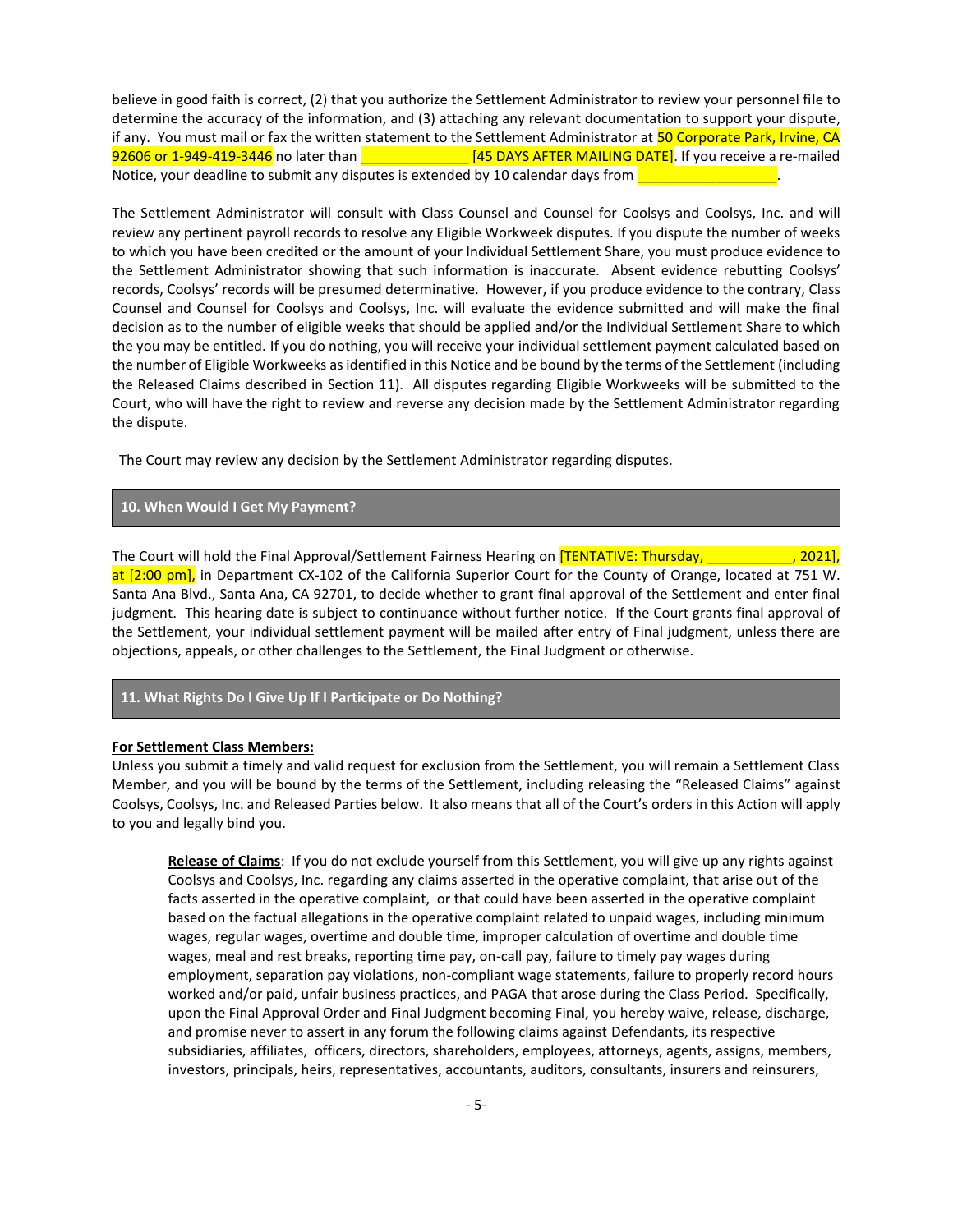parents and attorneys. from all claims, demands, rights, liabilities and causes of action that were pled, based on the factual allegations therein, that arose during the Class Period with respect to the following claims: (a) failure to pay all minimum wages; (b) failure to pay all overtime wages; (c) failure to pay all wages; (d) failure to pay all reporting time pay; (e) failure to pay all on-call pay; (f) failure to provide timely and compliant meal periods; (g) failure to provide timely and compliant rest breaks; (h) failure to provide accurate and itemized wage statements; (i) failure to timely pay all wages due to terminated/separated employees; and (j) all damages, penalties, interest and other amounts recoverable under said causes of action under California and federal law, to the extent permissible, including but not limited to the California Labor Code, the applicable Wage Orders, Business & Professions Code §§ 17200, et seq., and the Private Attorneys General Act of 2004, Labor Code §§ 2698, et seq., based on the facts and causes of action as alleged in the Operative Complaint, and/or Plaintiff's notice submitted to the LWDA.

#### **For Eligible Aggrieved Employees:**

Upon Final Approval of the Settlement, each Eligible Aggrieved Employee will give up the following "PAGA Released Claims" against Coolsys, Coolsys, Inc. and Released Parties below. You will be bound by the release below and the judgment entered in this Action when the Court grants final approval of this Settlement.

**Release of Claims as to Eligible Aggrieved Employees:** Upon the Final Approval Order and Final Judgment becoming Final, you hereby waive, release, discharge the following claims against Coolsys, Coolsys, Inc. and its respective subsidiaries, affiliates, officers, directors, shareholders, employees, attorneys, agents, assigns, members, investors, principals, heirs, representatives, accountants, auditors, consultants, insurers and reinsurers, parents and attorneys from any and all claims, for civil penalties under the California Labor Code Private Attorneys General Act of 2004, Labor Code §§ 2698, *et seq.*, that were asserted in the Operative Complaint or Plaintiff's notices to the LWDA based on the facts and/or allegations alleged therein. The PAGA Released Claims includes claims for PAGA civil penalties premised on California Labor Code §§ 201-204, 210, 226, 226.3, 226.7, 510, 512, 558, 1194, 1197.1, 1998 including failure to pay unpaid wages, including minimum wages, regular wages, overtime and double time, improper calculation of overtime and double time wages, meal and rest breaks, reporting time pay, oncall pay, failure to timely pay wages during employment, separation pay violations, and non-compliant wage statements, that arose during the PAGA Period.

## **12. How Do I Exclude Myself from the Settlement as a Settlement Class Member?**

If you are a Settlement Class Member and do not wish to participate in the Settlement, you may exclude yourself by mailing an Exclusion Form to the Settlement Administrator stating that you want to be excluded from the *Melinda James, et al. v. Coolsys Commercial & Industrial Solutions, Inc.*, *et al.* settlement.

The written request for exclusion must: (1) include your name, address, and the last four digits of your social security number; (2) be addressed to the Settlement Administrator; and (3) be signed by you or your lawful representative. Your exclusion form must be postmarked no later than  $\frac{1}{\sqrt{1-\frac{1}{1-\frac{1}{1-\frac{1}{1-\frac{1}{1-\frac{1}{1-\frac{1}{1-\frac{1}{1-\frac{1}{1-\frac{1}{1-\frac{1}{1-\frac{1}{1-\frac{1}{1-\frac{1}{1-\frac{1}{1-\frac{1}{1-\frac{1}{1-\frac{1}{1-\frac{1}{1-\frac{1}{1-\frac{1}{1-\frac{1}{1-\frac{1}{1-\frac{1}{1-\frac{1}{1-\frac{1}{1-\frac{1}{1-\frac{$ Settlement Administrator at: 50 Corporate Park, Irvine, CA 92606 or 1-949-419-3446. If the Notice was re-mailed to you, your deadline is **William** 

Notwithstanding the foregoing, no Eligible Aggrieved Employee may opt out of or be excluded from participating in the settlement of the PAGA claims alleged in the Action or from the PAGA Released Claims. Even if you exclude yourself from the class action portion of the settlement, you **cannot** exclude yourself from the PAGA portion of the settlement. Thus, you will still receive your portion of the PAGA payment, will release the PAGA Released Claims, and will be barred from asserting any claim against Defendant pursuant to the PAGA based on the PAGA Released Claims. If the Court grants final approval of the Settlement, upon the date the Final Judgment becomes Final, Eligible Aggrieved Employees are barred from pursuing any action under the PAGA regarding the PAGA Released Claims against Coolsys and Coolsys, Inc. as explained in Section 11.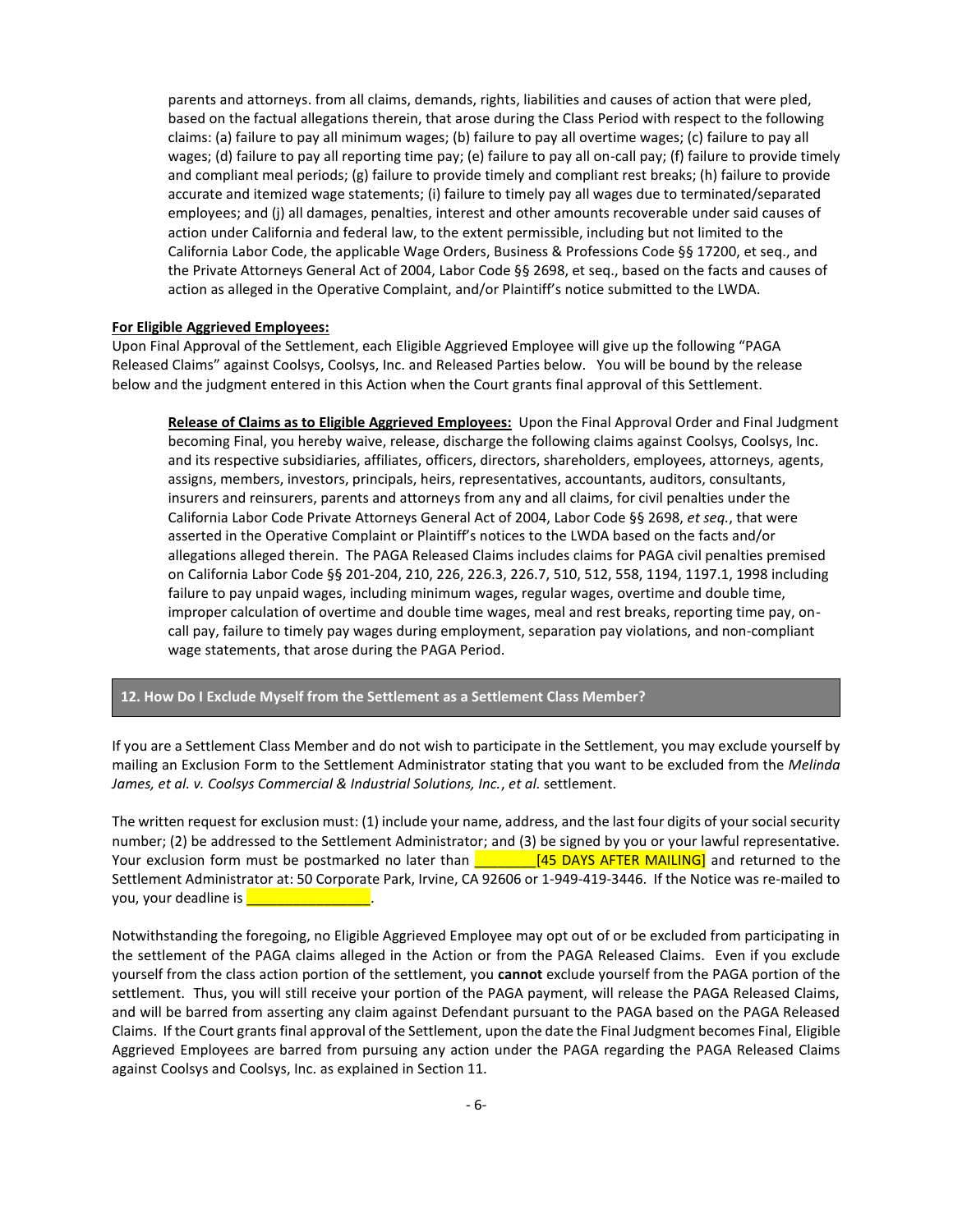The PAGA released claims do not include any claims for unpaid wages.

### **13. How Do I Object to the Settlement and Appear at the Final Approval and Fairness Hearing?**

If you wish to object to the settlement, you may **either** (1) submit a timely written objection to the Settlement Administrator according to the procedures below, or (2) appear at the Final Approval Hearing to verbally object to the Settlement in person or through your own attorney at your own expense.

A written objection must contain: (1) your full name, address, and telephone number, and the name and address of your counsel, if any; (2) the words "Notice of Objection" or "Formal Objection"; (3) describe, in clear and concise terms, the legal and factual arguments supporting the objection; (4) list identifying witness(es) you may call to testify at the Final Approval hearing; (5) provide true and correct copies of any exhibit(s) you intend to offer at the Final Approval hearing; (6) signed by you or your attorney; and (7) state whether you (or someone else on your behalf) intends to appear at the Final Approval hearing. Your written objection must be postmarked no later than [45 DAYS AFTER MAILING] and returned to the Settlement Administrator at: 50 Corporate Park, Irvine, CA 92606 or 1-949-419-3446. If the Notice was re-mailed to you, your deadline is  $\frac{2}{\sqrt{2}}$ EXTENSION FROM INITIAL MAILING].

Class Counsel and Counsel for Coolsys and Coolsys, Inc. are permitted to respond in writing to your objection before the Final Approval hearing.

If you wish to appear at the Final Approval hearing to verbally object to the Settlement, please check the Court's website at https://www.occourts.org for COVID protocols and/or the procedure for remote appearances.

The Court will make a ruling on your objection at the Final Approval hearing. If the Court rejects your objection, you will be bound by the terms of the Settlement. You do not have to attend the Final Approval Hearing, but you may do so at your own expense. If you send a written objection, you do not have to come to Court to talk about it.

## **14. When Is the Final Approval and Fairness Hearing?**

The Court will hold a Final Approval/Settlement Fairness Hearing in Department CX-102 of the California Superior Court for the County of Orange, located at 751 West Santa Ana Blvd., Santa Ana, CA 92701, on **[TENTATIVE: Thursday,** . 2021] at [2:00 PM], to determine whether the Settlement is fair, reasonable, and adequate. If there are objections, the Court will consider them. The Court will also be asked to approve Class Counsel's request for attorneys' fees and actual litigation costs, Plaintiff's Enhancement Award, Settlement Administration Costs, and the PAGA Payment to the LWDA and to Eligible Aggrieved Employees.

The Final Approval/Settlement Fairness Hearing may be continued without further notice to you. It is not necessary for you to appear at this hearing, but you may do so at your own expense. Once final approval is granted by the Court, the Court will enter final judgment, and all Settlement Class Members who have not excluded themselves will be deemed to have waived the Released Claims set forth above. Notice of the final judgment will be on file with the Clerk of the Court. The notice of final judgment, and the final judgment will also be available through the Settlement Administrator at http://www.

## **15. How Do I Get Additional Information?**

This Notice provides a summary of the basic terms of the Settlement. The precise terms and conditions of the Settlement are contained in the Joint Stipulation of Class Action and PAGA Settlement, which is on file with the Clerk